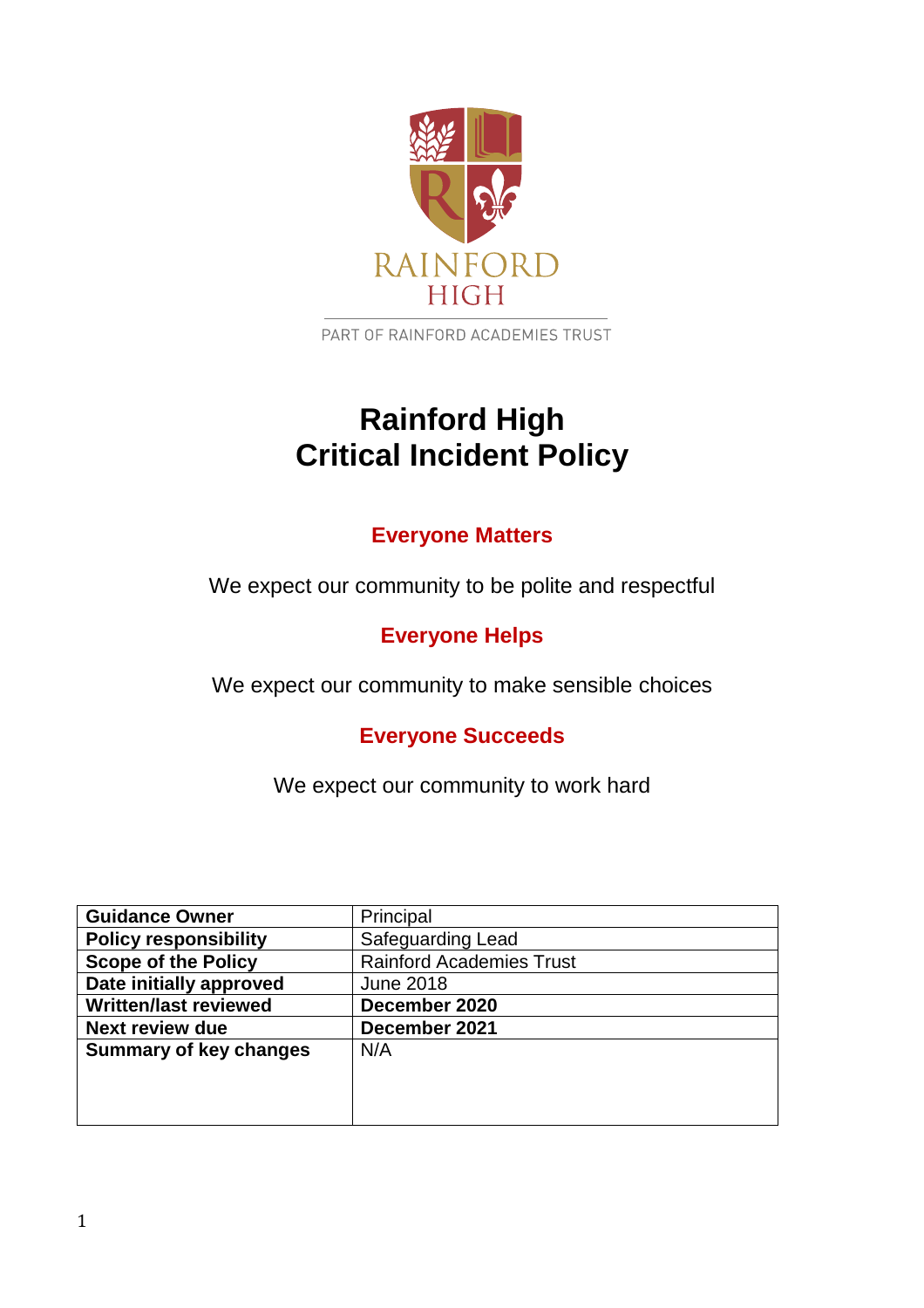#### **Introduction**

- The Trustee's are committed to ensuring staff, students, volunteers, visitors and contractors enjoy a safe working and learning environment. The aim of this guidance is to lessen the impact of critical incidents on staff and students and reduce the likelihood of long term detriment by means of a consistent, coordinated and effective support mechanism.
- A critical incident is any situation faced by an individual that causes them to experience unusually strong reactions that can interfere with life at work and home. It is something a person experiences which is outside the range of usual human experience and that would be markedly distressing to anyone.
- This quidance supports the organisation in meeting the requirements of health and safety Legislation as stated in the Health and Safety at Work Act 1974 and the Management of Health and Safety Regulations 1992. These place a 'duty of care' on organisations, with an onus on assessing all risks to staff and putting in place measures to reduce them insofar as is reasonably practicable in the circumstances.
- This document has also been drafted to comply with the principles of Keeping Children Safe in Education (September 2020), Working Together to Safeguard Children and the Human Rights Act.

# **Definition of Critical Incident**

The definition of a Critical Incident is;

*"any incident where the effectiveness of the schools response is likely to have a significant impact on the confidence of the victim, their family, staff, students and/or the Community*"

### **Categories of Critical Incident**

(This is a list of examples and is not exhaustive as the definition is all about a person's perspective)

#### **Internal**

- An assault by a student on a teacher, member of support staff or visitor. The nature of the attack and level of injury to be considered
- An assault by a member of staff on another member of staff
- An assault by a member of staff or visitor on a student
- Inappropriate behaviour between students
- Inappropriate behaviour between staff that if students, parents or the press were made aware could have a negative impact for the school
- Students with weapons or drugs
- Closure of the school due to accidents or criminality
- Anything that could cause an adverse press report